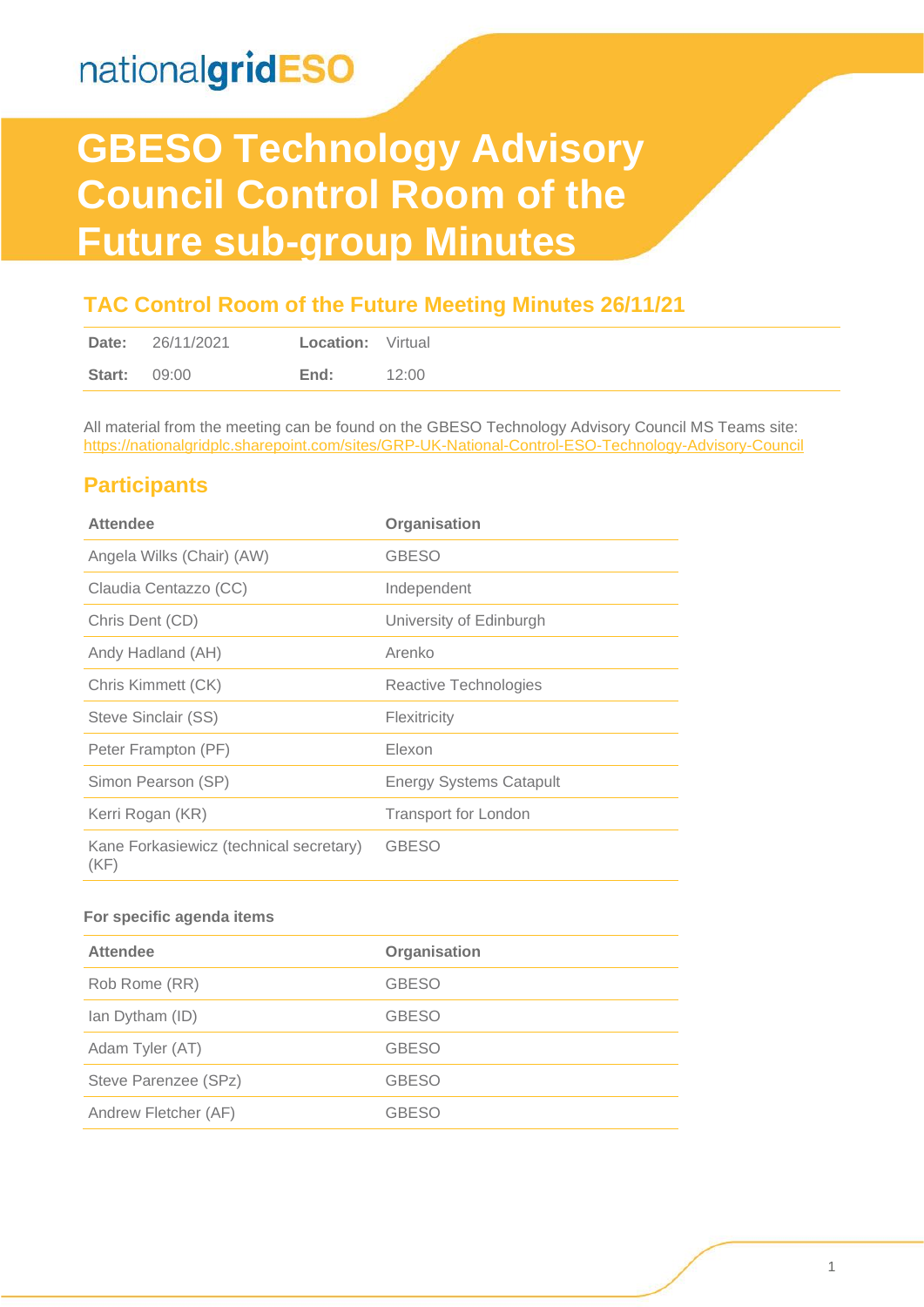## **Apologies**

| <b>Attendee</b>      | Organisation          |
|----------------------|-----------------------|
| David Sykes          | <b>Octopus Energy</b> |
| <b>Peter Stanley</b> | Elexon                |
| <b>Matt Hopkins</b>  | <b>GBESO</b>          |

### **Agenda**

- 1. Welcome and introductions
- 2. Minutes of last meeting and matters arising
- 3. Feedback from last meeting
- 4. Comments on Terms of Reference
- 5. Non-disclosure agreement and declaration of business interest forms
- 6. Next meeting and calendar
- 7. Balancing and National Control Programmes
- 8. AOB

### **Discussion and details**

| # | <b>Topics discussed</b> |
|---|-------------------------|

#### **1. Welcome and introductions**

- The chair welcomes all members of the group for the first time. All present members give an introduction.
- **2. Minutes of last meeting and matters arising**
	- $\bullet$  N/A
- **3. Feedback from the last Meeting**
	- N/A

#### 4. **Comments on Terms of Reference**

- It was highlighted that the TOR should include automation; the panel chair will update the TOR to reflect this.
- A quorum of 6 was agreed for future meetings.
- The chair highlighted that the value in the working group was to gain advice and insight from industry experts to help GBESO (Electricity System Operator) develop the tools needed for system operation in a low carbon future. It was also clarified that to ensure this the flow of the meetings will allow for regular input from the members.
- The time on the agenda allowed for a discussion of some relevant areas before the presentations being delivered by the network control and balancing programs.
- GBESO was asked its views on the current Balancing Mechanism design and its suitability for operating the system with increased levels of automation? An example was given as whether BOAs (Bid Offer Acceptance) will be fit for purpose with automated systems and / or improved decision making support due to potentially incurred un-winding costs from adjusted BOAs.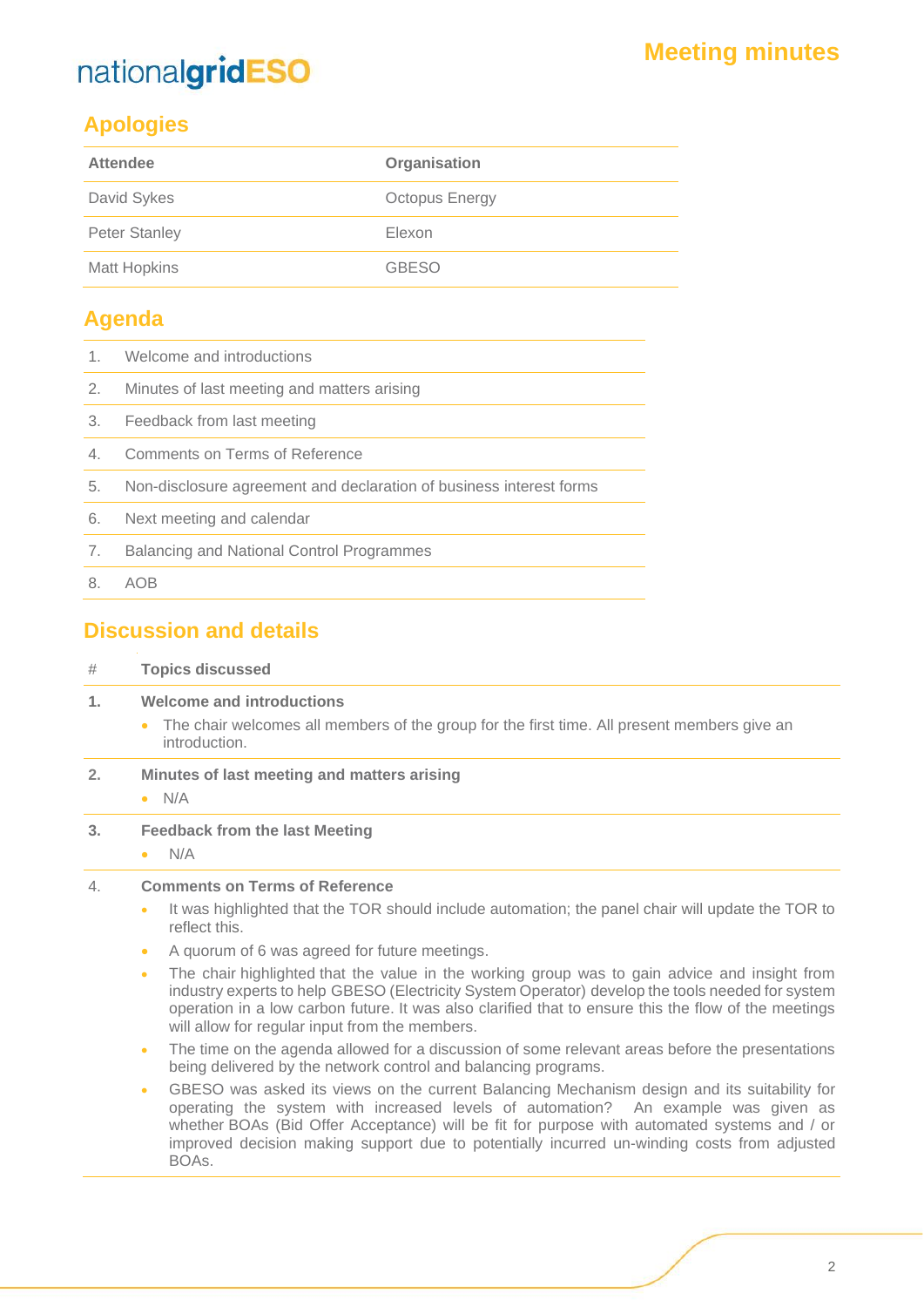- Members wanted to clarify the interaction between this group and the virtual energy system. The chair clarified that the GBESO virtual energy system project will be incorporated into future agendas. One such area to explore further is what a digital twin looks like in context of a control room of the future. A brief discussion on digital twins took place, one application of digital twins mentioned was that it could significantly improve training times for GBESO control room staff.
- It was agreed that GBESO will identify clearly defined problems for the meeting group to advise on. Advice from the Group will be collated via offline discussions as well as via allocating time on the meeting agenda.
- Clarity was also sought on whether this group should be confined to what is within the control of GBESO or whether it could still explore things outside the remit of GBESO. The chair highlighted that the GBESO focus is on the RIIO2 obligations.

#### **5. Non-disclosure agreement and declaration of business interest forms**

All members have fulfilled the requirements.

#### **6. Next meeting and calendar**

• Members were keen to meet at least once per month where possible, the next meeting will be scheduled for the middle to end of January 2022. A Doodle poll will be used to ascertain the best day and it was noted that there was a preference towards meeting on a Friday again.

#### **7. Balancing and National Control Programmes 2025 ambitions**

• The Balancing and National Control programme representatives were introduced to the group and an initial presentation was given on the 2025 ambitions for the Electricity National Control Centre (ENCC). An overview was given of the different ambitions.

The overview defined the requirements for the 2025 systems as:

- Agile with modular design to minimise impact on real-time operations, with an "evergreen" environment which is under constant refresh cycles.

- Tools and technology to deliver improved access to Users, particularly to data flows, use of cloud based computing and to move to programming platforms with more widely available skills & resources.

- Having business processes that work in partnership with suppliers of systems to build products together to meet the rapidly changing requirements for operating the whole system during the transition to zero carbon. Replace existing manual business processes by a transition to processes with increased automation to provide Control Room operators with situational awareness and advice.

- Environments which facilitate optimisation scenarios and which integrate with other products; these environments will deliver enhancements to GBESO training and simulation capabilities.

- Delivering systems separated from NGET with intuitive GUI's focused on providing control room operators with situational awareness and advice for securing and balancing the system.

- Delivering access to real time data & analysis to industry and control room operators.

- KR fed-back to consider the people side in terms of roles and responsibilities in the design of the new tools for 2025. ID confirmed the Balancing and Network Control programme is being managed with product lines with associated workshops being run with customer / user groups to capture and properly understand the user requirements. In addition, a business change team has been setup to manage the transition to new processes and tools and how change is implemented.
- SP inquired what learning has GBESO taken from other businesses who have undergone or are undergoing similar large scale transformation? ID advised some companies have been visited, such as the Bank of England. ID agreed GBESO should look to learn from other business regarding transformation. PF advised that Elexon's Connect project recently re-architected settlement systems into the cloud, making them modular, improving analytics capability and data availability and also implemented a new organisational wide target operating model. ID to follow up with Elexon to understand key learning.
- How do you address the challenge that requirements are being set now for the control room of the future when there is such a rapid change of pace and uncertainty of what the future challenges are going to be? ID confirmed a flexible agile approach has been adopted which should make it easier to adapt to changing requirements and from experience it should not be a concern not to be able to identify all the requirements as an agile approach is the preferred way to mitigate against an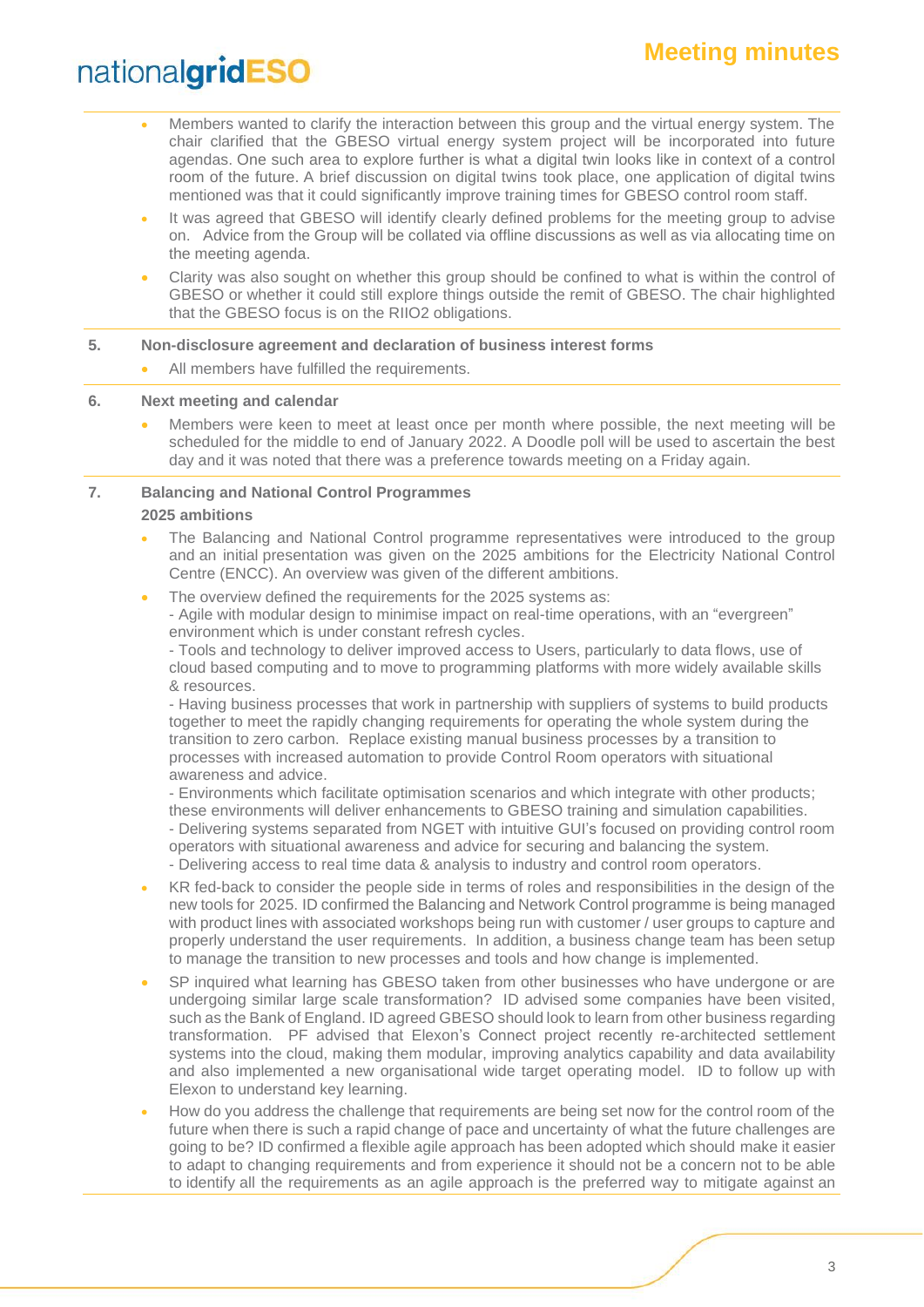elevated level of uncertainty. GBESO has a change map drawn up to show how change will flow to 2025.

- The Balancing and Network Control Programme presentation covered key non-functional requirements, key technology, architecture and the path to production. Feedback from the meeting was requested on:
	- the suitability of the presented approach,
	- opinions on new technology that should also be considered to make use of the breadth of experience in the room.

- successes & lessons learnt from similar programmes and their implementation from industries represented in the room.

#### **Non-functional requirements**

- The non-functional requirements of availability, modular, security, UI / UX, scalability, open data were presented and opened for discussion within the group.
- AH queried where automation fits into the non-functional requirements and suggested GBESO consider AI as a control room operator when looking at user requirements and develop an AI user journey which could be a hybrid between a human and AI operator. SS suggested the programmes have a clear understanding of the decisions that need to be made by the systems and understand which decisions will be AI and which will be human.

#### **Key technology**

- Key technologies were identified and presented as follows: Virtualisation & Containerisation; API's; Dev Ops; ML/AI; Hybrid Cloud; Solver Engine; Git Config; DAP.
- The focus in the Balancing programme is on the flexibility of public cloud for development and testing and the security of CNI for actual production. The Red Hat Open Shift platform has been selected for the Balancing programme. Balancing has completed a main design phase & is entering a first phase of development.
- In terms of machine learning (ML) and AI, ML and AI have many different interpretations as to how they are defined. CD recommends GBESO define their understanding of ML & AI in the context of the Balancing and Network Control programmes to avoid any ambiguity with industry on the interpretation of the terms. GBESO are currently referring to AI and ML in the broadest meaning of the terms as the programmes are still in the early stages, ML & AI will be defined further as the programme progresses. One of the challenges for application of ML & AI is that the GBESO data quality is not the highest.
- A discussion took place about having concerns about reliance on AI due to such high implications of the decisions it could make. It was accepted that AI will become a necessity due to the complexity of the system in the future and there should be a focus on bringing people along with AI to meet the challenges. Advice was provided that the roll out of ML / AI processes to users must include communication of how the ML / AI processes work to build trust.
- The meeting requested clarity on whether GBESO is looking to ML / AI for decision making or decision-making support. GBESO responded that the GBESO ways of working focuses on what the customer wants to create product lines within the programmes, these customer requirements & product lines are translated to a tool set which will be either procured or built, ML / AI will potentially be solutions to meet the customer requirements.
- It was also pointed out that GBESO has made a division between Network Control and Balancing programmes. Despite there being two large teams, they have regular touchpoints and the levels of integration will increase towards 2025 particularly where the two systems overlap.
- Some further points were raised on the issue of "ethical AI", this is where ML / AI have bias in their systems and decision making, this could be for example due to historical data. Ethical AI could lead to legal challenges if bias is proved. It was discussed that there is limited agreement across industry in terms of industrial standardisation for AI, CC advised Rolls Royce have issued a framework for ethical AI which should be considered by GBESO and explored further in a future meeting. Post meeting note: [https://www.rolls-royce.com/sustainability/ethics-and](https://www.rolls-royce.com/sustainability/ethics-and-compliance/the-aletheia-framework.aspx)[compliance/the-aletheia-framework.aspx](https://www.rolls-royce.com/sustainability/ethics-and-compliance/the-aletheia-framework.aspx) "The Aletheia FrameworkTM is a new standard of ethics and trustworthiness in artificial intelligence that we believe is too important to keep to ourselves. So, we've made it freely available to everyone. We are deploying it in our business and believe that if organisations around the world use it comprehensively, it could help build public trust in artificial intelligence."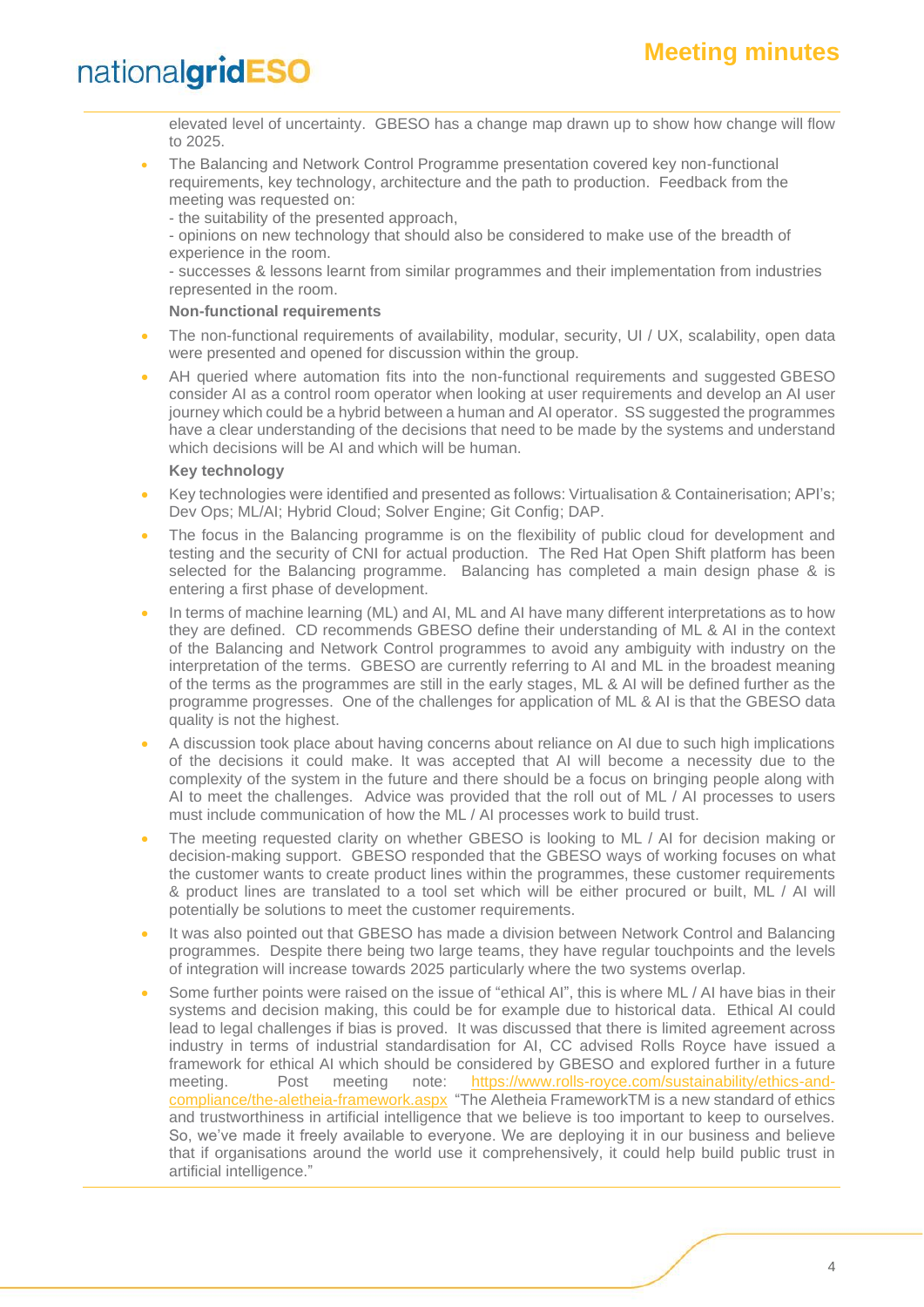## **Meeting minutes**

## nationalgridESO

• In the context of implementing ML / AI processes and building user trust, CK recommended GBESO prioritise the criticality of processes and look to deploy ML / AI initially to the less critical processes to start to build confidence and trust. It was also suggested to map out the impact of failures to identify where to start using FMEA (Failure Mode Effect Analysis.)

**Open Balancing Platform and Architecture, Modular Architecture, Service Flexibility & Harmonisation**

- AF presented the overview of the Balancing Platform design and the approach for meeting the challenge of delivering greater flexibility to add new energy services, which is to incrementally create a generic set of parameters and configuration to represent energy balancing services.
- AH suggested starting with the most extreme challenging energy balancing service entity and defining the parameters & config for this case first because the parameters for the most extreme case should then cover all other cases.

#### **Hybrid Cloud – Path to Production**

- AF presented on the challenge of accessing the benefits from the flexibility of public cloud while retaining the security needed for CNI.
- AH informed that performing UAT (User Acceptance Testing) with a digital twin enables testing the impact of a change with historic data which should make it easier to quantify benefits of the change. AH gave an example from within their company of this being useful for quantifying the impact of any changes. AF noted that this was only possible with a fully automated system which AH agreed was the case for the example.
- CD asked for thoughts on how the NGESO Virtual Energy System (VES) programme will be relevant to system operation. ID informed that there are several virtual models of the energy system in separate systems within the ESO. The VES programme is looking to integrate the current virtual systems. If the Network Control and Balancing programmes requirements drive a need for functionality from the VES this would be actioned.

#### **Closing discussions**

- A question was posed to the group if they had any suggestions for code improvements from the perspective of a market participant. The group reinforced that both industry and research should be pushing for code changes in addition to GBESO and all parties in the industry should be prepared to change to be able to meet the requirements of the system of the future. It was suggested that GBESO make sure to engage in the Energy Data Taskforce as different parties all have different priorities and engaging in task forces is the way to influence change.
- It was fed-back that the Dynamic Containment procurement process worked well as it incentivised parties to provide data to participate in the new market. AH advised that the benefit from GBESO explaining to industry how provided data is used would add value to the data and the industry would respond quickly to data requests once the value is understood. There was acknowledgement about a high dependency on good quality data provision from participants.

#### **8. AOB**

#### • There was no AOB.

The chair closed the meeting by thanking members for their participation.